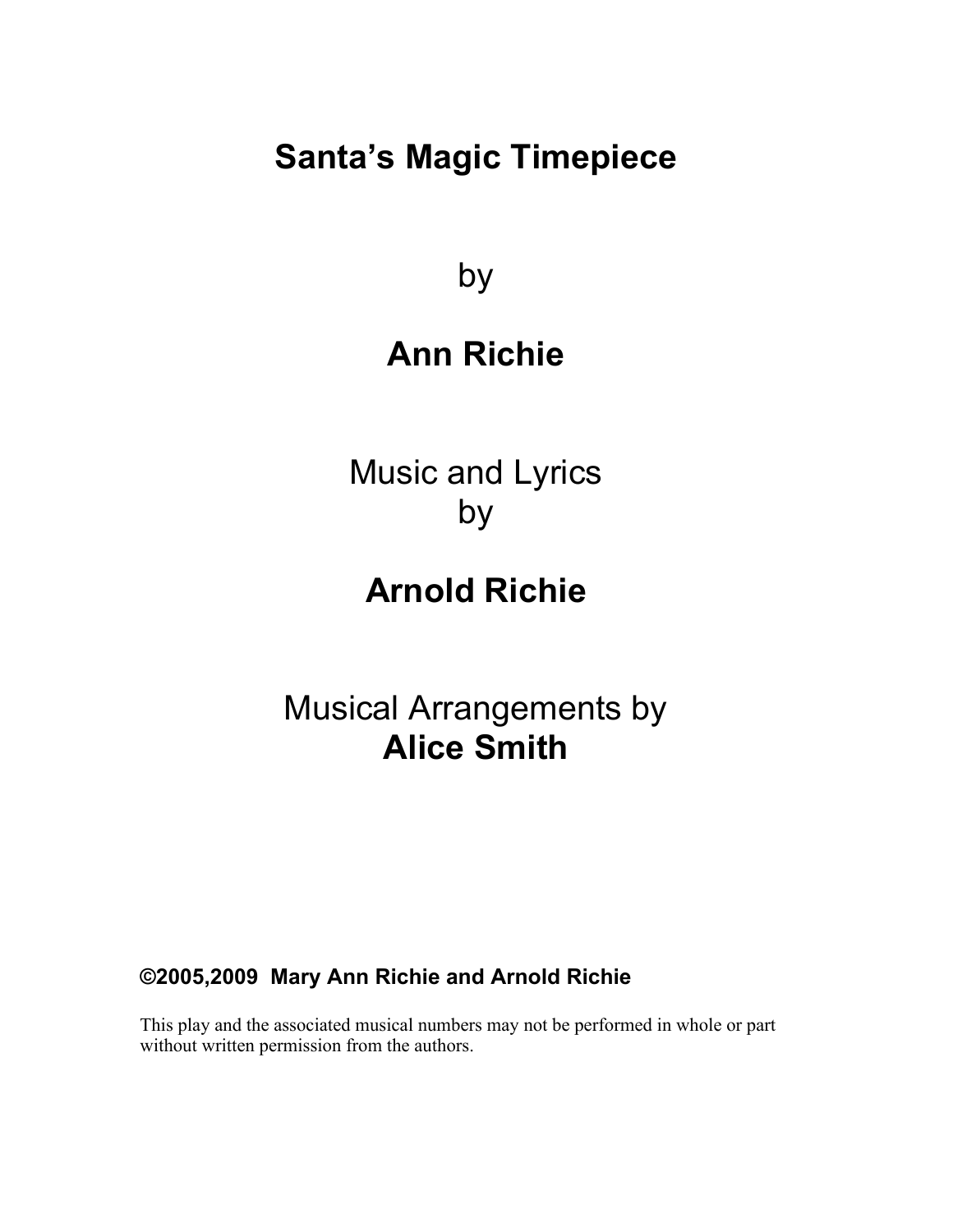(In Order of Appearance)

**Merry Claus** - wife of Santa Claus – cheerful, sweet, kind older woman, a lively and enthusiastic character, adores her granddaughter and husband, giddy with excitement about the approaching Christmas season (traditional sweet, white-haired woman with spectacles)

**Miss Berry** – Head of Toy Central in charge of toy production, gift preparation, and bookkeeping – professional and conscientious – but kind, honest, and loyal to Santa Claus (professional woman with spectacles who is older than Figgy), takes pride in her work and efficiency. Her character is genuinely concerned and frustrated that she cannot solve the problem about how Santa Claus will complete his journey. Another facet of her personality is that she deeply and dearly loves Christmas and wants it to be wonderful and perfect for everyone – especially all of the children.

**Figgy:** Assistant to Miss Berry, shadows Miss Berry and rushes around madly with a notebook and takes notes dilligently for Miss Berry. An enthusiastic pleaser, very excited about Christmas and presents, wants to do her best job possible – just like Miss Berry. Her purpose is comedic relief but her character is embarked on a journey to be the best that she can. She sees that in Miss Berry and has chosen her for a role model. There are several opportunities for her to develop her character without dialogue.

**Joy Claus** – Granddaughter of Santa and Mrs. Claus – Intelligent, sweet and pretty, compassionate, unpretentious, and polite young woman (late teens) – staying with her grandparents while her parents are on vacation – officially meets Tink but has probably liked him in class for a long time. Her character is genuine and very real.

**Santa Claus** – Jolly, traditional older man with white beard,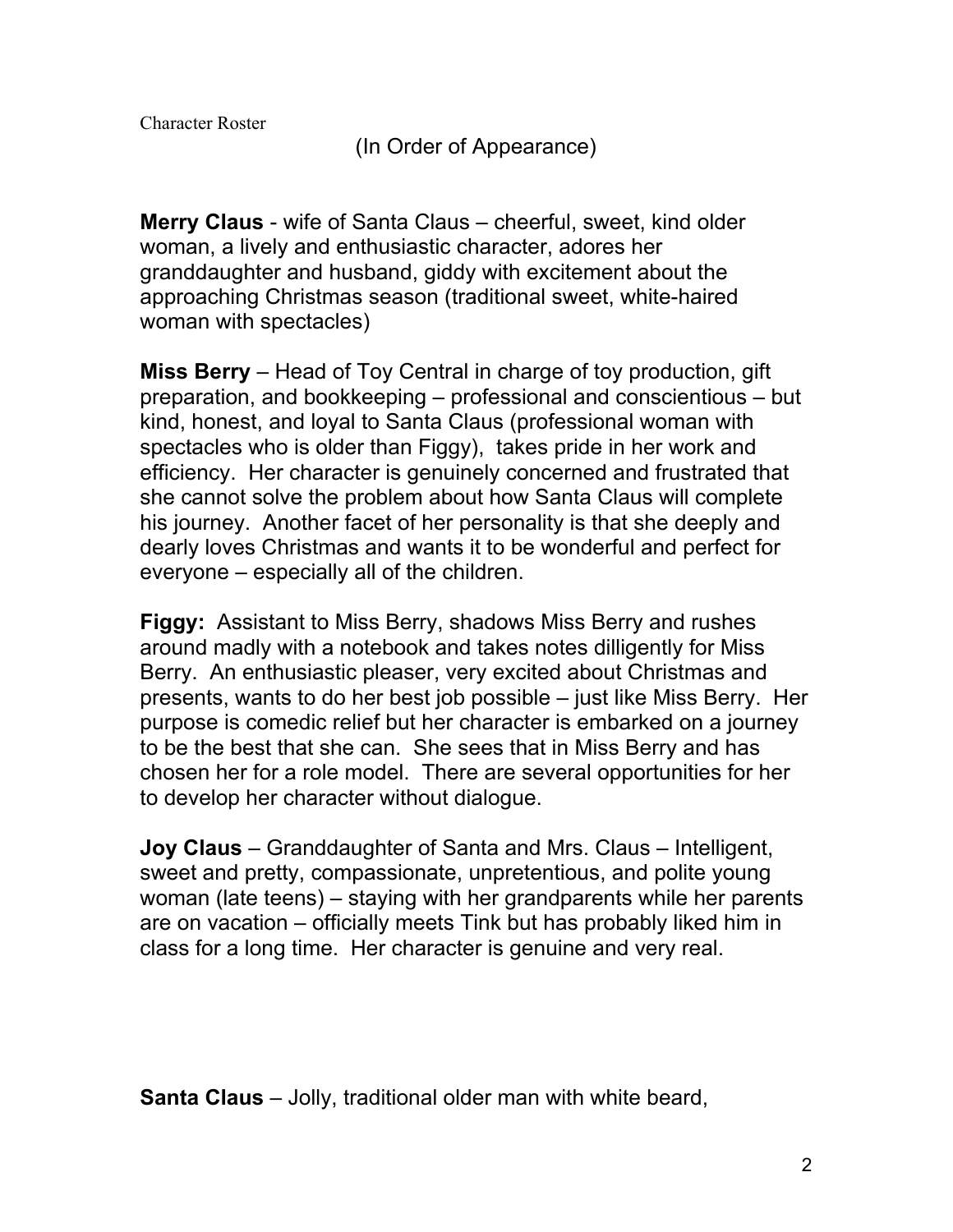moustache, and spectacles. He is dedicated to and anticipates his yearly journey to deliver gifts to all of the good boys and girls around the world on Christmas Eve in his sleigh that is pulled by his team of 8 reindeer (older than his teeth but younger than time). Although he is jolly, this problem weighs heavily on him. His character is very genuine and real.

**Tink** – (nickname for Tinker) – son of an elf inventor (who passed away several years ago) He is a shy, kind, intelligent, polite young gentleman who loves to "tinker" like his father did – but doesn't discover that he has the ability to invent things until Santa is in great need. His shyness comes from being teased by the other elves about his name and the fact that he is an unusually tall elf – has never had a girlfriend or date – has probably liked Joy from a distance for a long time. His character is genuine and very real.

**Holly and Jolly** – Two of Santa's elves. Fun-loving, cheerful, playful, energetic, love to tease (but without malice), mischievous and fail to take responsibility for the mess they make – but want to be good and finally make amends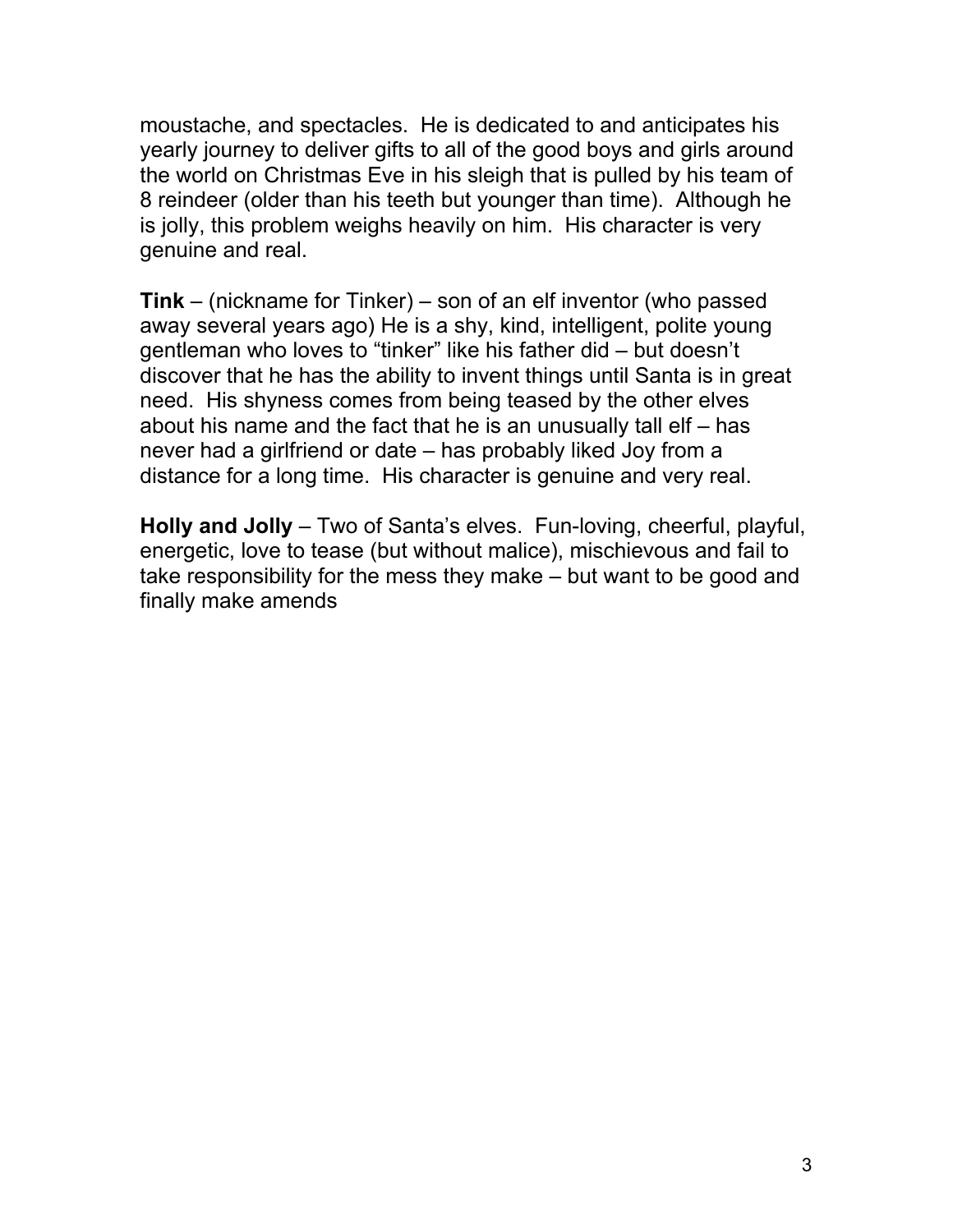### ACT I

Setting - Late Nineteenth Century North Pole

SCENE 1: Living Room of the Santa Claus Family

Mrs. Claus steps forward to greet audience and introduce story:

**(Mrs. Claus): Hello. (pauses, then says much louder) Helloooooooooo?!!?!! Oh, there you are! Welcome! I am Mrs. Merry Claus…and this is our living room. I live here with my husband and Oh – our granddaughter Joy is staying with us while her parents are away! Who is my husband you ask? Why, I think that you know him very well. His name is Santa Claus – and he visits all of the good boys and girls all around the world every Christmas Eve. How does he do that you ask? Well…I'll tell you the story. But first, I must ask all of the adults to turn off their cell phones and pagers – because those noises might frighten the reindeer. Also, everyone must keep both aisles clear at all times- because we need that space to tell our story. Oh, yes, our story! Well, you see, it all began many years ago when there was a BIG problem. On second thought, let me tell it to you this way. (turns and joins scene)**

(The room is in the process of being decorated for Christmas. Mrs. Claus enters the scene by turning and walking into the living room of the Claus house. She picks up tinsel from a basket and begins to hum a Christmas Carol while her body language echoes the joy and excitement of the Christmas Season)

**ENTER** Miss Berry of Toy Central followed closely by Figgy who has a notebook in her hand. Mrs. Claus has her hands full of Christmas tinsel and is rushing around in excitement decorating the room decorating the Christmas tree. Miss Berry follows her about the room trying to get her attention while trying to be polite - with Figgy following close behind)

Mrs. Claus: Oh, Miss Berry!! Figgy!! I'm SO excited! It's THAT time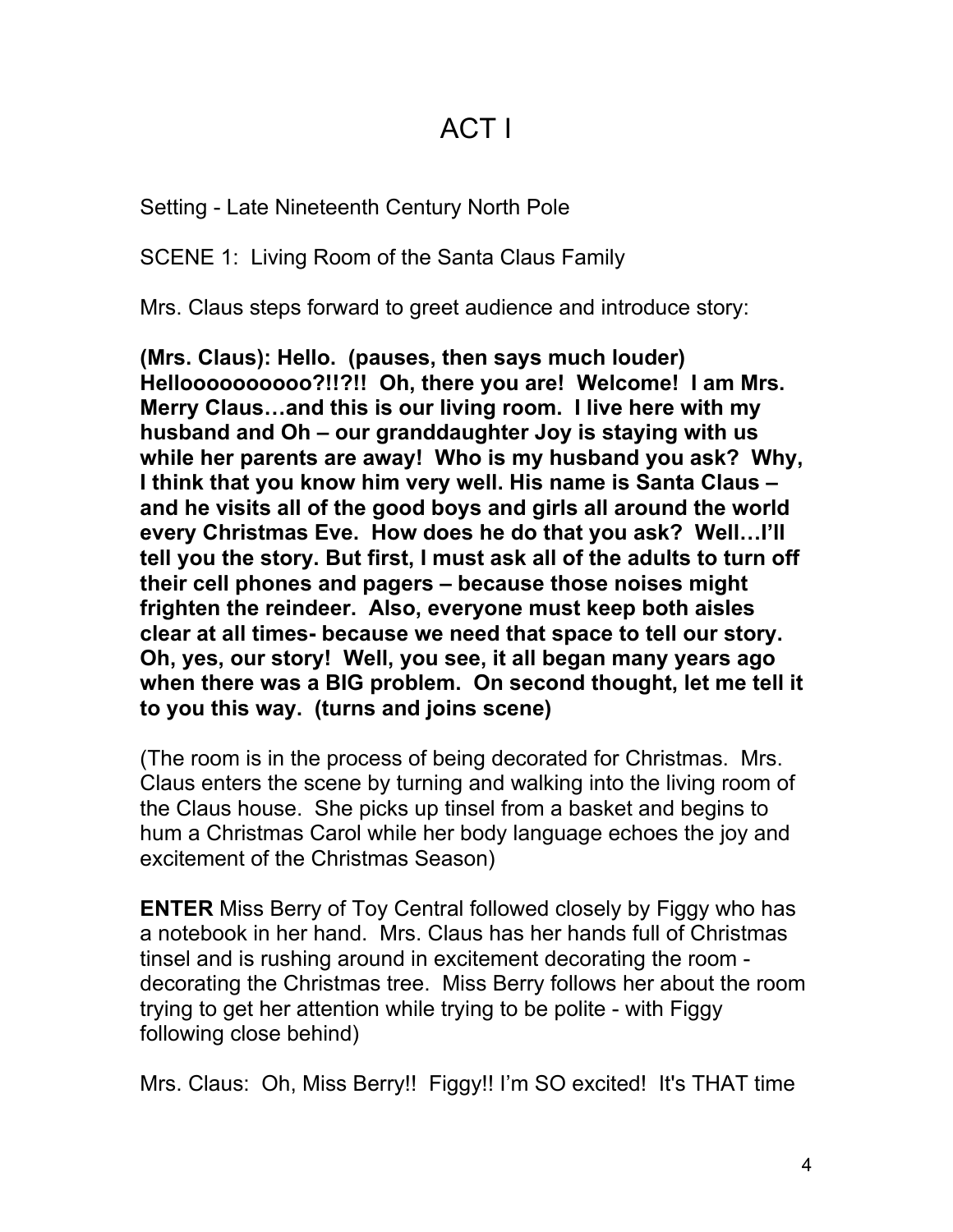of year, you know. Christmas is coming!!

(Mrs. Claus is so focused on decorating the Christmas tree that she does not pay attention to anything but the joy and excitement of the moment)

Miss Berry: (concerned) Mrs. Claus, I MUST speak with Mr. Claus.

(Mrs. Claus is excited and not paying attention – she interrupts Miss Berry)

Mrs. Claus: There is so much to do and so little time to do it. Oh dear, I do hope that I will have enough tinsel for the tree. Don't you think that every tree should have plenty of tinsel?

Miss Berry: Mrs. Claus, there is something that I have to tell Mr.Claus

(Mrs. Claus interrupts Miss Berry as if she never said anything and answers for her)

Mrs. Claus: Oh, but of course you do...how silly of me! This year I want to have a tree that announces the peace and joy of Christmas! What do you think?

Miss Berry: I think that I should speak to Mr. Claus right away!

Mrs. Claus: (interrupts - disappointed) Ohh...you don't like my idea for this year's Christmas tree! I had SO hoped that you would.

Miss Berry: Mrs. Claus, I think that your Christmas tree sounds wonderful - (quickly adds) and I am sure that everyone will like it but I really must speak to Mr. Claus!

Mrs. Claus: (interrupts) I am so happy that you like it. I know that it has been done so many times before - but you can never have too much peace and joy, don't you agree? Oh, but of course, you do! Now where is that star for the top of the tree? It must be here somewhere. I will have to ask Claus where it is when he gets back.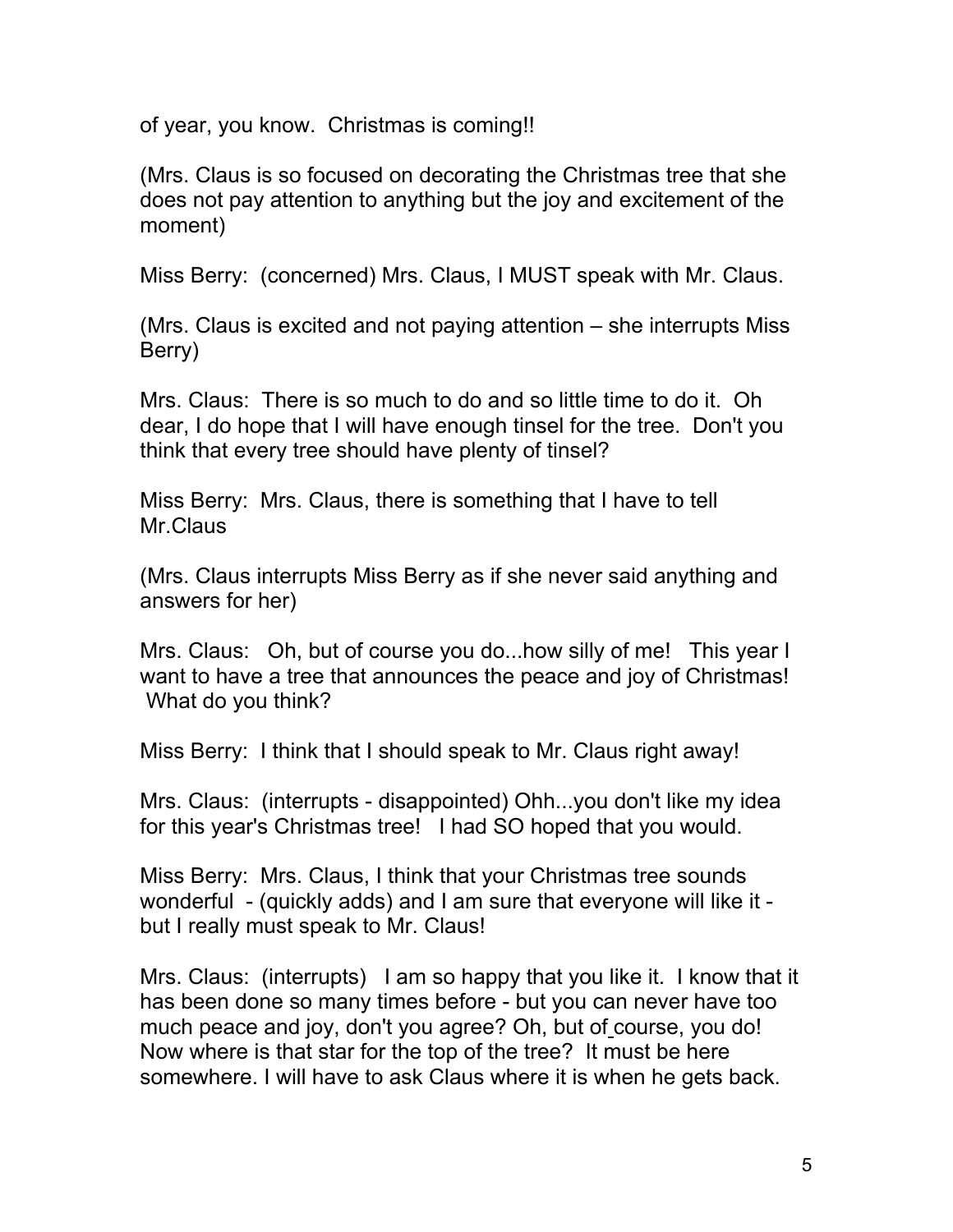(Mrs. Claus is digging in basket for star)

Miss Berry: Ah, ha!! That is EXACTLY what I want to know!!

Mrs. Claus: (surprised) You want to know where the star is for the top of our tree?

Miss Berry: Well…no.

Mrs. Claus: (Hurt) You mean you don't CARE where it is?

Miss Berry: Of course I care where the star is - it's just that (stammering)...I mean...I CARE...but …that's NOT why I came here today!

Mrs. Claus: Oh, I know! You must want to help me decorate the tree! But, of course you can! You can never have too much help decorating a Christmas tree, don't you agree? Oh, but of course you do! I know….I will…

**SONG** – "Santa Comes A-Calling" (Mrs. Claus is going through boxes looking for the star and decorates the tree during the song)

Miss Berry: Mrs. Claus, PLEASE!!

Mrs. Claus: Oh, Miss Berry! Are you feeling well?

Miss Berry: Yes, Mrs. Claus, I am feeling quite well - but I MUST speak with Mr. Claus right away! There is something VERY IMPORTANT that I must tell him!

ENTER Joy

Joy: (through front door with school books - goes to her grandmother and kisses her on the cheek) Hello, Grandma. (seeing Miss Berry) Oh, Miss Berry!!…Figgy!!

Miss Berry (frustration building – repeats last part of her sentence) ...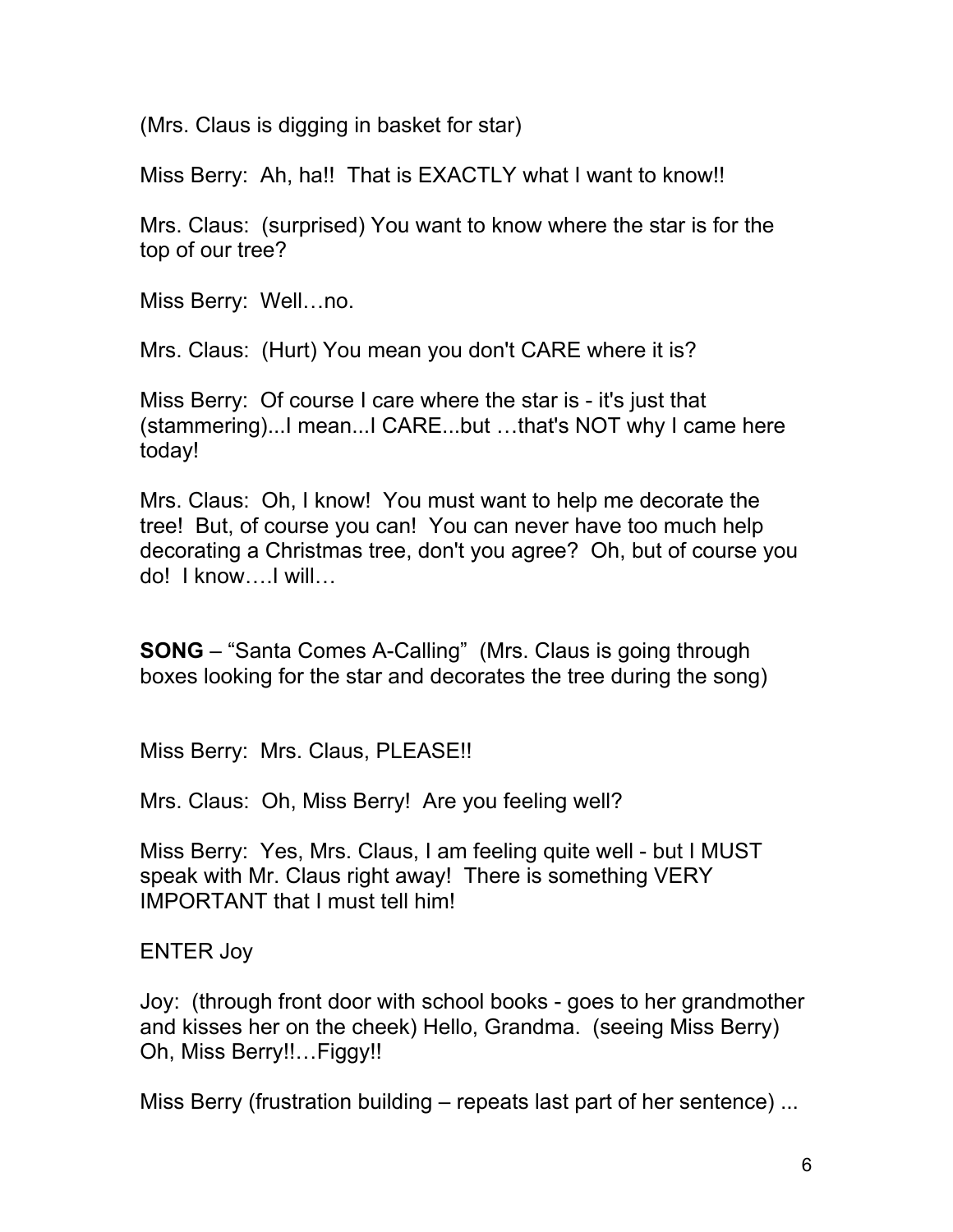must tell him!

(this sounds strange to Joy who looks puzzled)

Mrs. Claus: Here's our dear Joy, don't you think she is growing into such a lovely young lady?

Miss Berry: Yes, Mrs. Claus, Joy is a lovely young girl indeed,…

Joy: (somewhat embarrassed-and interjects) Thank you, Miss Berry.

Miss Berry: ...but that's NOT what I came to talk about.

Mrs. Claus: ...and such sweet girl too?

Joy: (smiles and sighs while she rolls her eyes)

Miss Berry: YES… and such a sweet girl too!! However, Mrs. Claus, I am trying to find out when Mr. Claus will be...

**ENTER** Santa (jolly and laughing)

Santa: Ho! Ho! Ho! How is everyone this fine day?

Mrs. Claus: (seeing Santa) Claus!

(Mrs Claus and Joy rush over to greet him – Joy gives her grandfather a kiss on the cheek)

Joy: Hello, Grandpa.

Santa: Ho! Ho! Hello, my dear.

(Miss Berry is trying to find the opportunity to speak)

Mrs. Claus: Oh Claus! I am having such trouble finding the star for the top of the tree! Do you know where it is?

Miss Berry: (finally, she gets desperate and comes face to face with Santa Claus and shouts)...THERE IS SOMETHING THAT I HAVE TO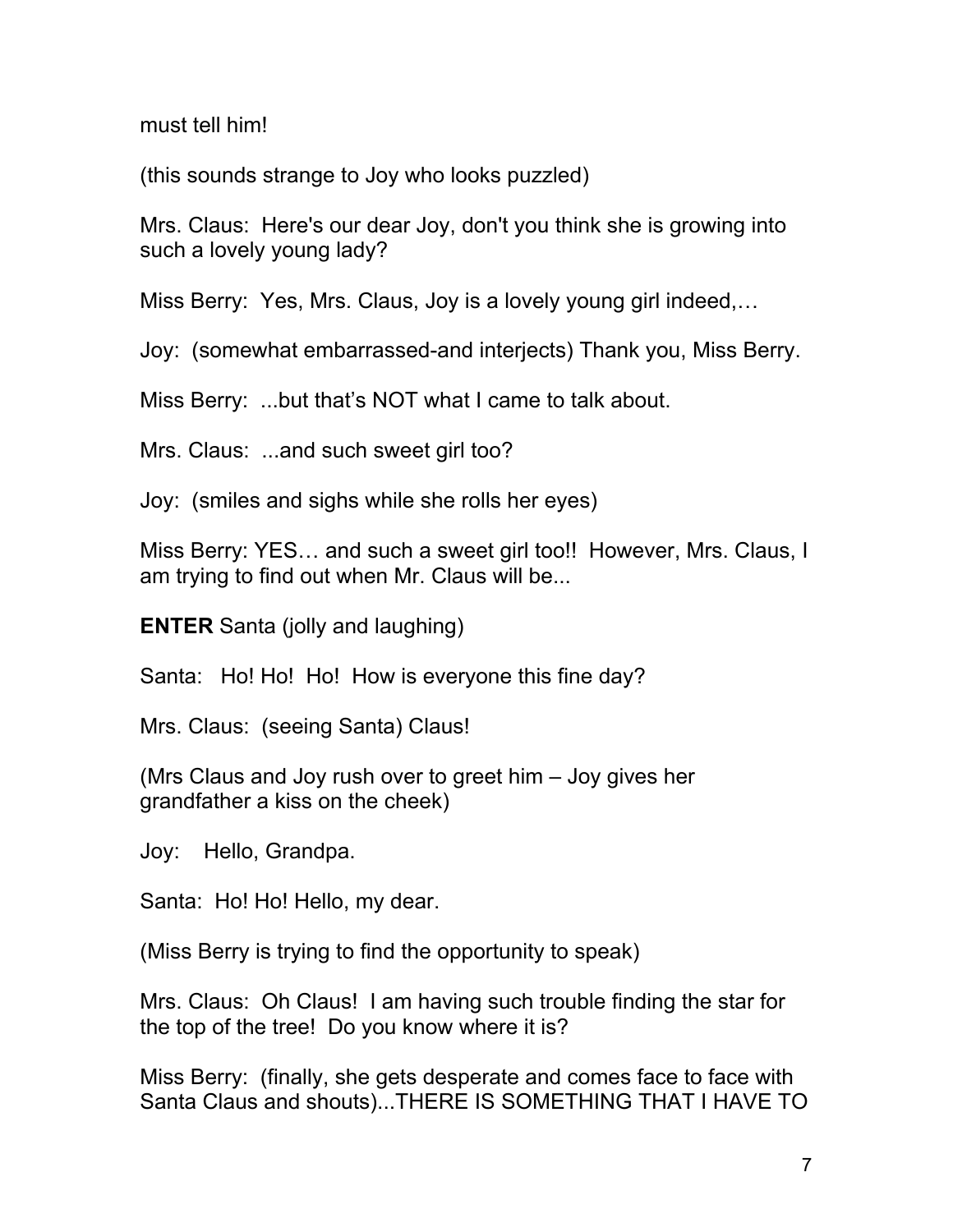SAY!!!

(everyone is startled into silence including Miss Berry – all looking at Miss Berry who is even surprised at herself)

Miss Berry: (stammers) I…uh…I….

Santa: Oh, Miss Berry!! (quickly acknowledges) Figgy! (quickly back to Miss Berry) Are you feeling well?

Miss Berry: YES!!!...I am feeling QUITE well!! (realizes that she has shouted and is embarrassed ). I…I just…wanted to know when you would be returning??

Santa: (looking a little confused and glancing at Mrs. Claus and Joy) Well, Miss Berry…I would say that I am here now.

Miss Berry: (She regains her composure and talks as she walks Santa downstage to discuss serious matters) Mr. Claus, I MUST tell you some DREADFUL news. I have been going over and over your list of all the good boys and girls that you plan to visit this year on Christmas Eve!

Santa: Go on, Miss Berry.

Miss Berry: By my calculations...based on the last hundred years of deliveries...(hesitates) I have determined that there is NO WAY that you will have time to make all of your stops around the world before the children wake up!

Santa: Ho, ho, ho, Miss Berry - surely that cannot be true! I have never had a problem making all of my stops to the homes of good boys and girls.

Miss Berry: As you know, Mr. Claus, last year, as in all of the years past, I calculated that you would have PLENTY of time to finish delivering all of your toys - but, THIS year is a different matter! There are so many MORE good boys and girls this year - that you just won't have time to complete your job before many of the children will awaken!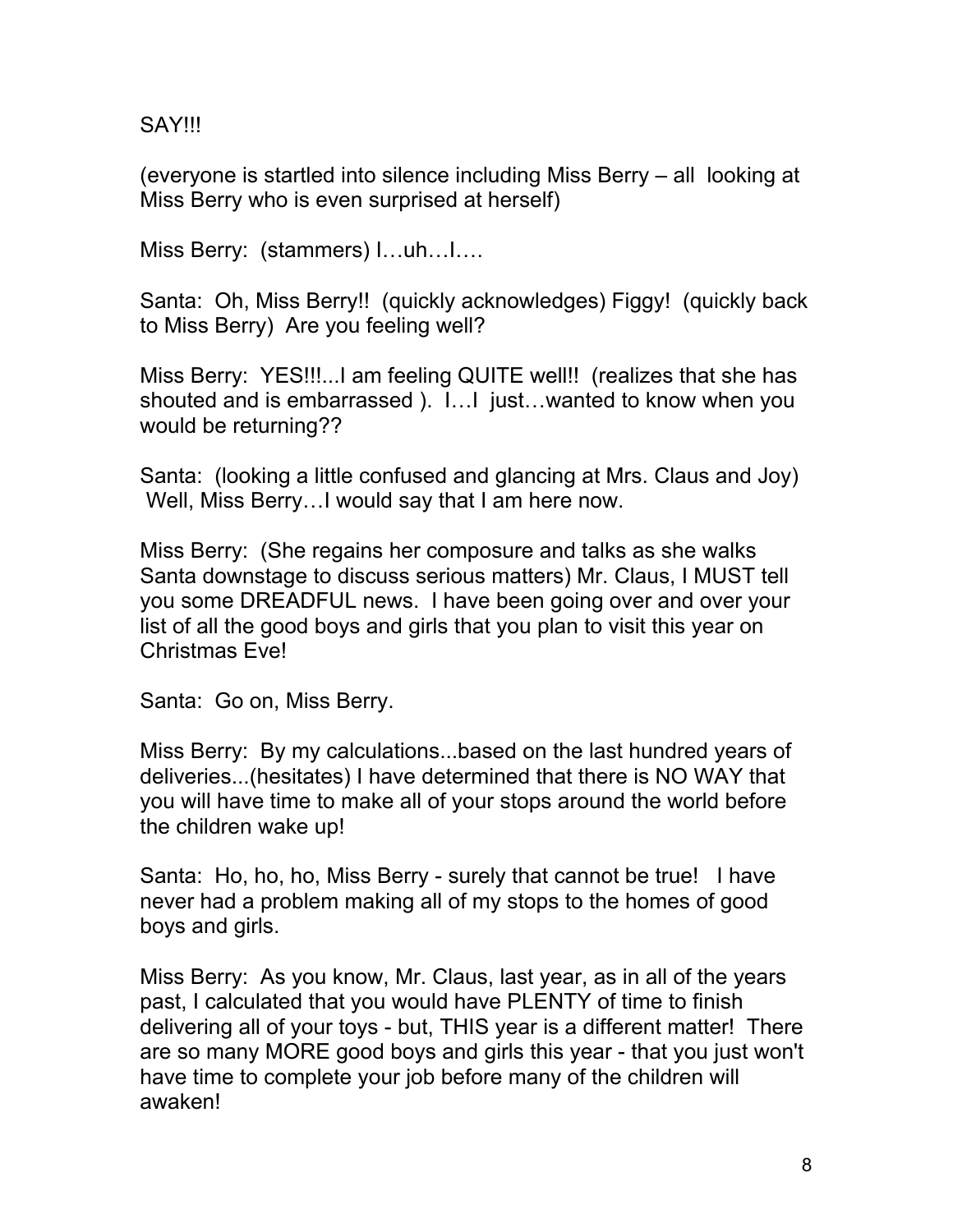Santa: Oh Miss Berry - that won't DO! - that won't do at ALL!

Miss Berry: Precisely!

Santa: I am very happy to hear that there are so many more good boys and girls this year – but it would be TERRIBLE if I couldn't visit ALL of them - and I can't MAKE more time.

Miss Berry: Well, I can't either!....and that is why I wanted to talk to you right away!

Mrs. Claus: (distressed and interjects) Oh Claus!

Joy: Grandpa, is there any way that I can help you?

Santa: No - thank you, my dear, it is much too dangerous, and my sleigh will be full of toys…. there would be no room for you. (turns back to Miss Berry) Thank you for telling me, Miss Berry. I must give this a great deal of thought…(looking distressed) …a great deal of thought, indeed!

(Joy and Mrs. Claus echo Santa's disappointment as they go back to decorating the Christmas tree)

Miss Berry: I am SO sorry, Mr. Claus - but I HAD to tell you the truth as soon as I knew about it.

Santa: I appreciate it, Miss Berry. Thank you.

(Miss Berry is very distressed that she had to tell Santa this bad news. She turns to leave, but Santa stops her)

Santa: Oh, by the way, Miss Berry – how are things going at Toy Central? Is everything on schedule?

(Miss Berry momentarily forgets that there is a problem and comes animated with excitement. Joy and Mrs. Claus echo this emotion by smiling and becoming more animated in their decorating)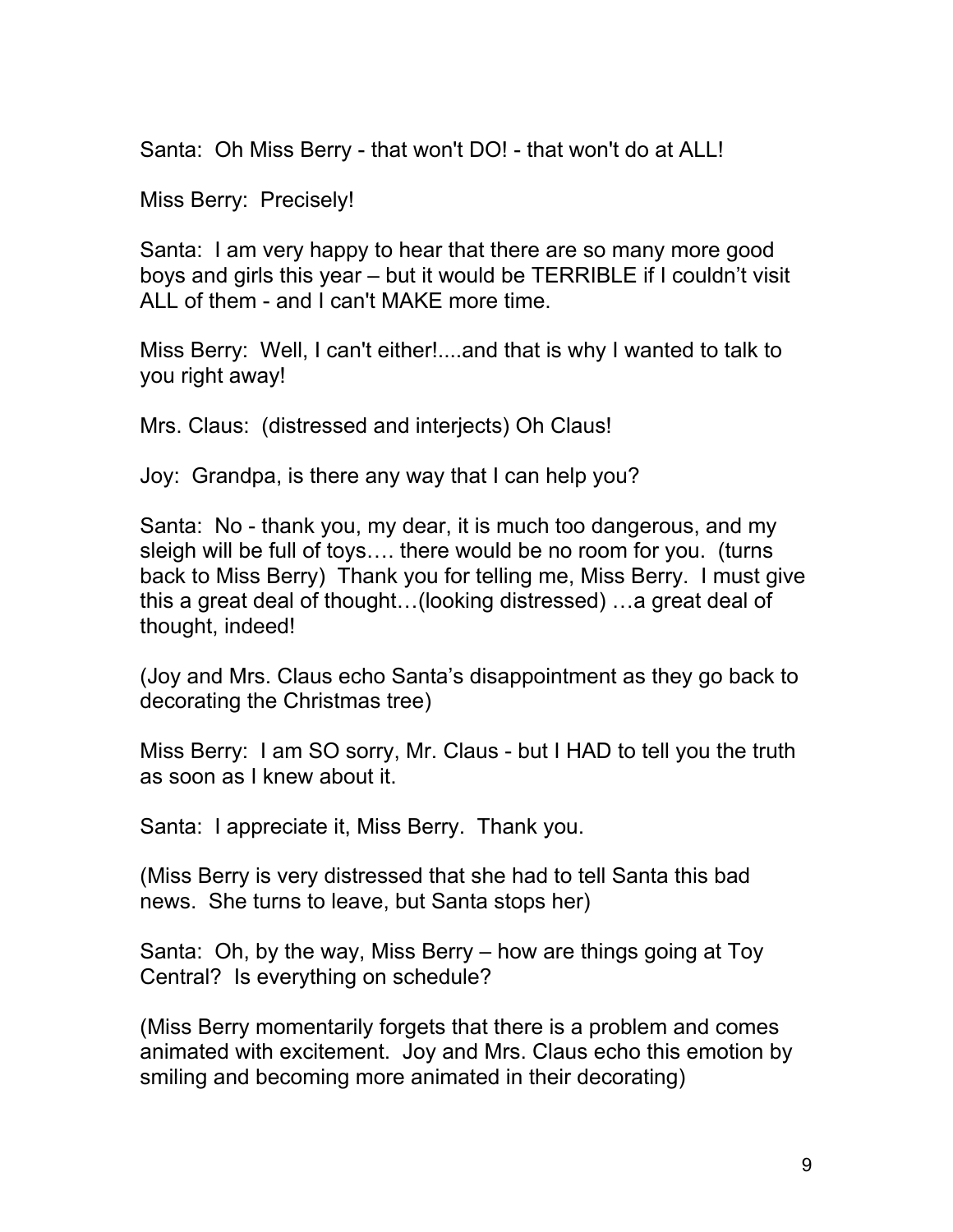Miss Berry: Oh, YES, Mr. Claus! All of the toys will be finished in PLENTY of time. Then the gifts will be wrapped with beautiful PAPER and BOWS and TRIM – just waiting to be put into your MAGIC BAG!

Santa: Excellent, Miss Berry, excellent!

Miss Berry: …BUT… I DO have to constantly remind the ELVES to keep working hard – ESPECIALLY HOLLY and JOLLY. They get SO excited when Christmas Eve is near!

Santa: (somber again) Yes… it is very soon, isn't it? (shaking his head) Very little time left.

Miss Berry: (her mood changes back to despair – and she mutters to herself shaking her head as she exits the front door) Oh dear!.......Oh, dear! Oh dear! O dear!

**EXIT** Miss Berry (Figgy is focused on Santa and lingers not noticing that Miss Berry is leaving – then she suddenly realizes that Miss Berry is gone and she rushes offstage as Joy and Mrs. Claus go to Santa's side)

Mrs. Claus: Oh, Claus, you can't leave out any of the GOOD CHILDREN!!

Santa: Oh course not, my dear! I would never do that. I will think of…something.

Joy: Grandpa, maybe you could get different reindeer for your sleigh...or give the reindeer special food that will make them fly faster.

Santa: Joy, my dear, these reindeer are my old friends - I would never THINK of leaving one of them behind! They get nutritious food and a vitamin every day – and are the healthiest and happiest reindeer in the North Pole! Besides, you cannot hurry Christmas. No, my dear, I just need some time to think - that's all. I just need…time!